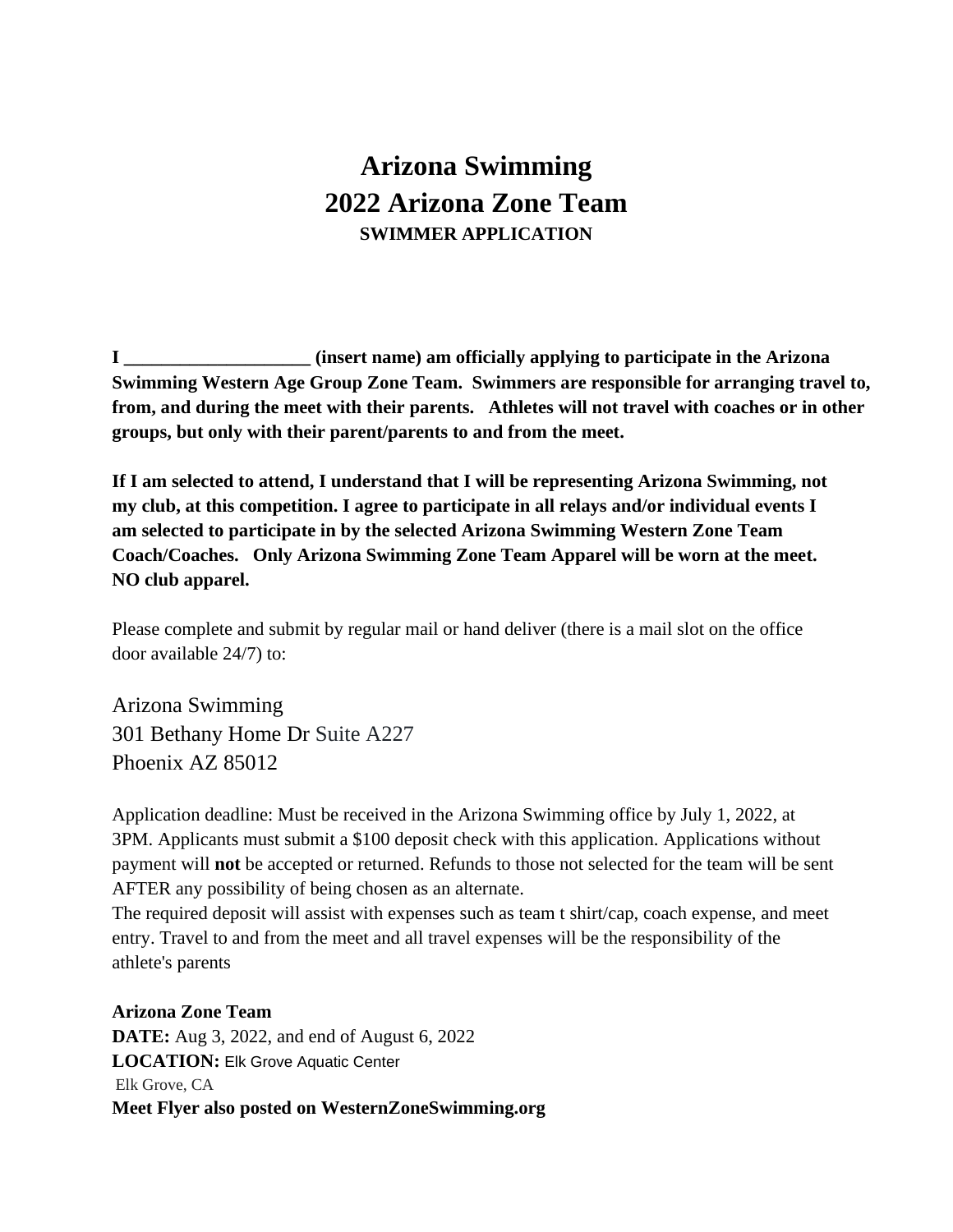**Swimmers will be notified by July 8 th, 2022.**

## **TEAM TRAVEL SWIMMER APPLICATION (Please Print)**

| USA Swimming registered                                                          |                                                          |
|----------------------------------------------------------------------------------|----------------------------------------------------------|
|                                                                                  |                                                          |
|                                                                                  |                                                          |
| Age___________ Birthdate_________________Gender: M__F                            |                                                          |
|                                                                                  |                                                          |
|                                                                                  |                                                          |
|                                                                                  |                                                          |
|                                                                                  |                                                          |
|                                                                                  |                                                          |
|                                                                                  |                                                          |
|                                                                                  |                                                          |
| Athlete T-Shirt Size                                                             |                                                          |
|                                                                                  |                                                          |
|                                                                                  |                                                          |
|                                                                                  | (Western Zone Team correspondence will occur via e-mail) |
| Phone: Home $(\_\_)$ $\_\_$ Cell $(\_\_)$                                        |                                                          |
|                                                                                  |                                                          |
|                                                                                  |                                                          |
|                                                                                  |                                                          |
|                                                                                  |                                                          |
|                                                                                  |                                                          |
| Parent/Guardian Address (if different from above) ______________________________ |                                                          |
|                                                                                  |                                                          |
|                                                                                  |                                                          |
|                                                                                  |                                                          |
|                                                                                  |                                                          |
|                                                                                  |                                                          |
|                                                                                  |                                                          |
|                                                                                  |                                                          |

I, \_\_\_\_\_\_\_\_\_\_\_\_\_\_\_\_\_\_\_\_\_\_\_\_\_\_\_, am the Parent/Guardian for \_\_\_\_\_\_\_\_\_\_\_\_\_. I authorize \_\_\_\_\_\_\_\_\_\_\_\_\_\_\_\_\_\_\_\_\_\_, to apply for participation in Arizona Swimming's Western Zone Team. I understand that Arizona Swimming will **not** arrange for, or pay, travel costs (including airfare, housing, food, etc.) to or from the meet located in Elk Grove, CA and that such expenses (travel, housing, food, etc.) are the Swimmer/Parent/Guardian's responsibility.